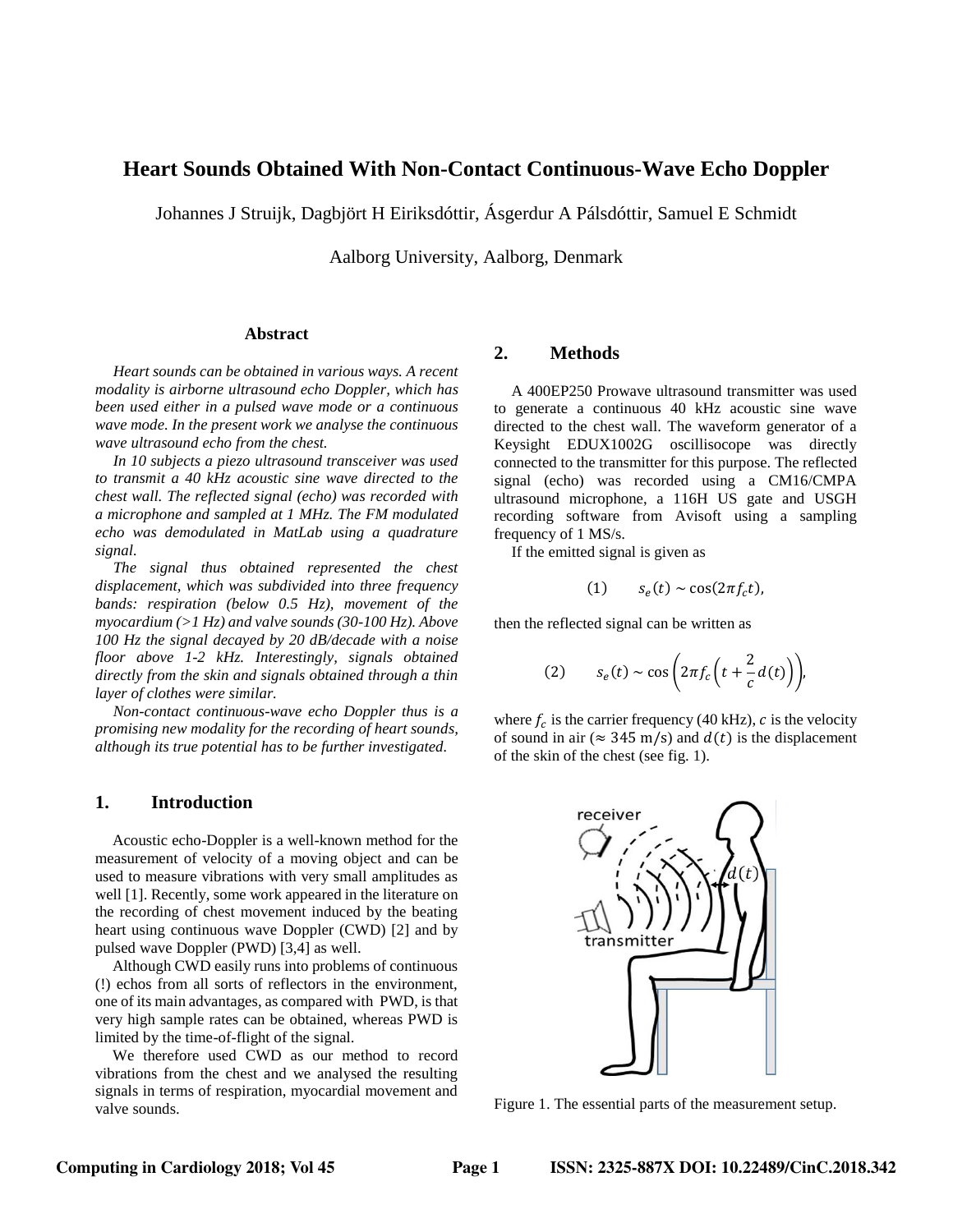According to equation (2) the echo signal consists of the 40 kHz carrier which is phase/frequency modulated by the displacement of the chest wall. FM demodulation, directly to baseband, was obtained in MatLab using a standard quadrature method and the signal was then resampled at 5 kHz.

Differentiation of the resulting displacement signal gave the velocity and a second differentiation yielded the acceleration. The latter was compared with a seismocardiographic signal obtained using an accelerometer that was positioned on the xiphoid process of the sternum, whereas the acoustic wave was directed at an area somewhat above the accelerometer. The acoustic signal was analysed in three frequency bands to obtain respiration, myocardial motion and valve sounds simultaneously.

# **3. Results**

Figure 2 shows the unfiltered displacement signal of a duration of 46 s, clearly showing six respiratory cycles with amplitudes of approximately 6 mm peak to peak. The signal was obtained with the piezo transmitter and the microphone at 10 cm distance from the chest.



Figure 2. The unfiltered displacement signal.

Removing the respiratory component of the signal using a high-pass filter with a cut-off frequency of 0.5 Hz resulted in the signal shown in figure 3, upper graph. This signal had a varying amplitude, mainly depending on the respiration and typically in the order of tenths of millimeters.

Clear valve sounds are seen in the 30 - 100 Hz band (fig. 3 middle graph) and typically have an amplitude of a few micrometers. A wider bandwidth of 15-100 Hz may increase the amplitude, but it is yet unclear how much the movement of the myocardium then contaminates the valve sounds. It is noticable that the noise level is below 0.1 μm, which is in accordance with the analysis given by Cretin et al. [1].

For reasons of comparison the acceleration signal, derived from the displacement, is shown in fig. 3 lower graph, lower trace. Double differentiation introduces a high noise level as compared to a direct measurement of the acceleration with an accelerometer. Nevertheless, the similarity between the signals is striking. The difference in

amplitudes might be caused by the different measurement points/areas on the chest, where the accelerometer is positioned relatively low relative to the heart.

With the measurement apparatus at greater distances from the chest and when the volunteers wore a T-shirt, the signals tended to lose some quality in terms of noise and artifacts, although in many cases the signal was very similar to the measurements at 10 cm and without shirt.



Figure 3. Upper and middle graph: displacement signals in two frequency bands containing the myocardial movement and the valve sounds respectively. Lower graph: acceleration as derived from the CWD echo (lower trace) and from the accelerometer (upper trace - with offset to visually separate the signals).

An analysis of the frequency spectrum of the CWD signal shows a 20 dB/decade characteristic and a noise floor above 1 or 2 kHz, thus promising a potential for murmur detection (up to 800 Hz) as well.

## **4. Conclusion**

The ability of the CWD method to measure very small displacements (submicron) in a very wide frequency band from less than 0.1 Hz to beyond 1 kHz makes it a valuable tool to simultaneously record all the relevant respiratory and cardiac acoustic signals.

#### **References**

[1] Cretin B, Vairac P, Jachez N, Pergaud J. Sensitive ultrasonic vibrometer for very low frequency applications. Rev Sci Instr 2007;78:085112.